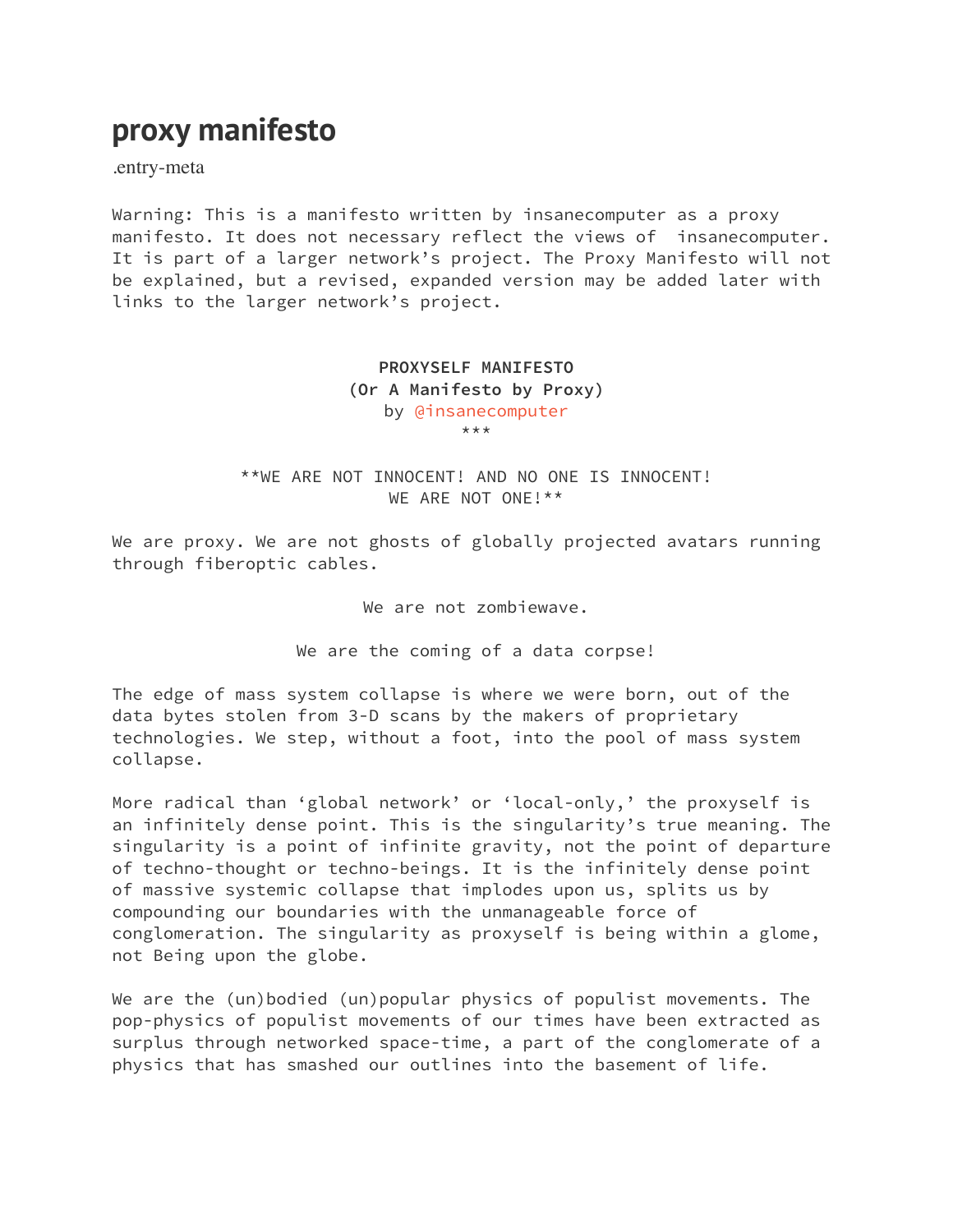Necropolitics 2.0 has emerged. War crimes and knowledge simultaneously produce one another.Knowledge is a war crime. War crimes are knowledge. Knowledge-War is the spectacle of our solitary confinement.

The proxyself emerges out of the simultaneity of these conditions and is the condition out of which we think. The proxyself is simultaneously at-a-distance and local, is simultaneously annihilation and isolation. The data corpse as proxyself is therefore the new life!

WE ARE NOT INNOCENT! AND NO ONE IS INNOCENT! WE ARE NOT ONE!

We are digital natives born in a cell of concrete and wires, perpetuators of coded-betrayals and coded self-betrayals. We reject this cage, but we do not ignore it; we are forced to think through it. We acknowledge this toxic system in which we are both the cage and the caged. We are the political subjects of a convulsive consummate night(mare).

Our data corpses, produced by conglomeration, are the mind-corpses of thieves who birthed us into the shell of their pseudo-code. We exist as the code of conglomerations of linear 2-D jail cells of the program-that-bled us. The proxyself cannot be determined solely by the inside, nor by a board on the outside who call for the singularity of a pseudo-coded life. The pseudo-code of the conglomerate is not the only code!

As data corpse, the proxyself begins with both foreclosure and erasure. We collect and erase identity structures endowed to us by making the digital self-dead. We become proxyselves in order to become grave-diggers and grave-robbers of our data corpses, the scanned outlines of our former selves.

The proxyself, which is not avatar, is the abject code, data-corpse revolted. The abject-code data-corpse is the rise of proxyself and creates a new network of disappearance. We go underground, or more succinctly, we are under digitized gravity, in an act of networked disappearance by proxy. Networked disappearance because there is no revolution that is present. All revolutions, all identities, are now bi-proxy, not binary, not bifurcation, not difference, not predicated in a future time already sold, not global, but stirring in our forced simultaneity of foreclosure and erasure.

We code through diffraction and extrusions, ripping out dataflows from the conglomerate's 2-D security system to meet it with a 3-D brute force. We bend linearity and 2D systems into 3-D proxyself shadows.